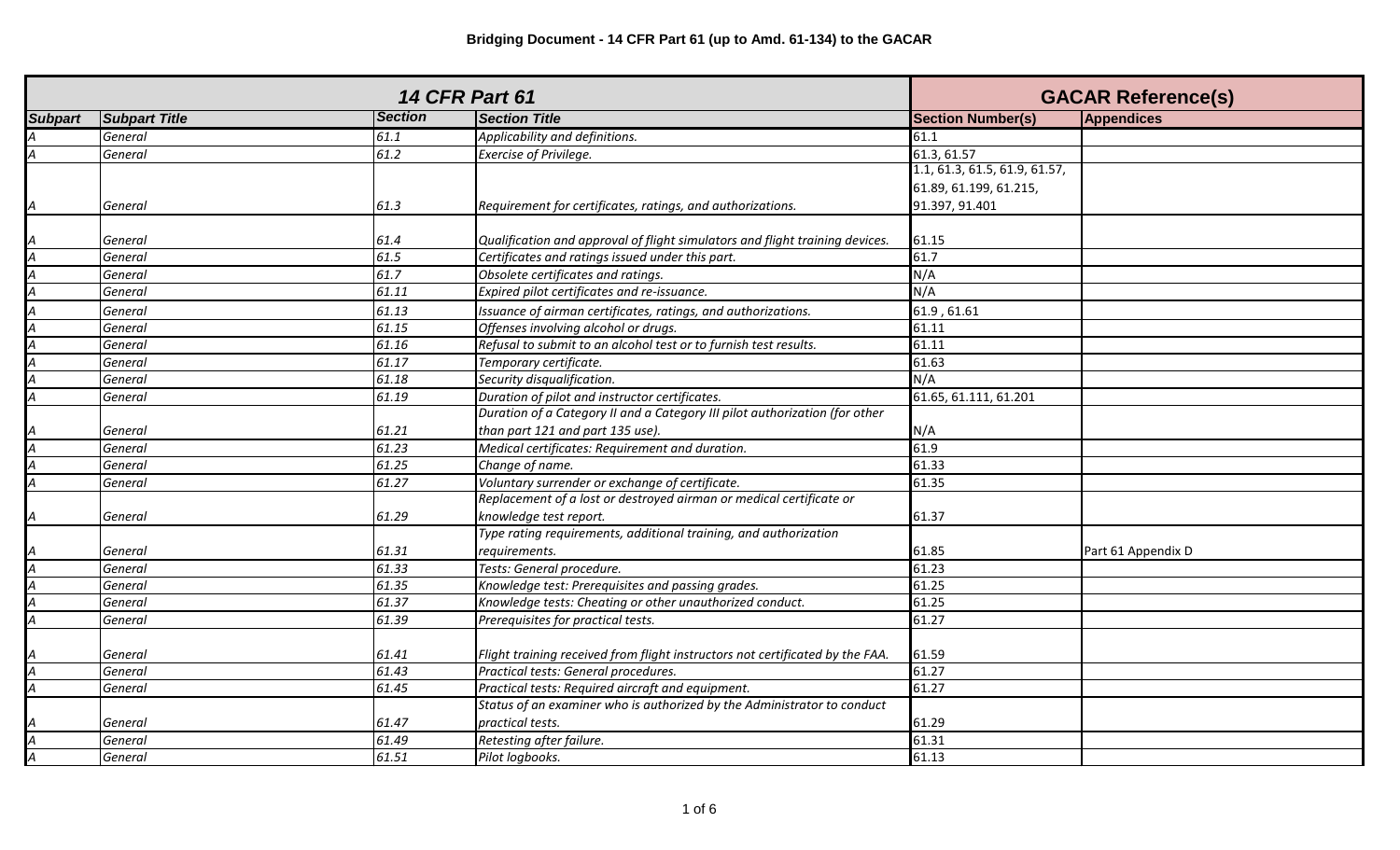| <b>14 CFR Part 61</b> |                                                  |                | <b>GACAR Reference(s)</b>                                                    |                          |                                         |
|-----------------------|--------------------------------------------------|----------------|------------------------------------------------------------------------------|--------------------------|-----------------------------------------|
| <b>Subpart</b>        | <b>Subpart Title</b>                             | <b>Section</b> | <b>Section Title</b>                                                         | <b>Section Number(s)</b> | Appendices                              |
|                       | General                                          | 61.52          | Use of aeronautical experience obtained in ultralight vehicles.              | N/A                      |                                         |
|                       | General                                          | 61.53          | Prohibition on operations during medical deficiency.                         | 61.9                     |                                         |
|                       | General                                          | 61.55          | Second-in-command qualifications.                                            | 61.19                    |                                         |
|                       | General                                          | 61.56          | Flight review.                                                               | 61.21                    |                                         |
|                       | General                                          | 61.57          | Recent flight experience: Pilot in command.                                  | 61.17                    |                                         |
|                       |                                                  |                | Pilot-in-command proficiency check: Operation of aircraft requiring more     |                          |                                         |
|                       | General                                          | 61.58          | than one pilot flight crewmember or is turbojet-powered                      | 61.17                    |                                         |
|                       |                                                  |                | Falsification, reproduction, or alteration of applications, certificates,    |                          |                                         |
|                       | General                                          | 61.59          | logbooks, reports, or records.                                               | 3.3                      |                                         |
|                       | General                                          | 61.6           | Change of address.                                                           | 61.33                    |                                         |
| R                     | <b>Aircraft Ratings and Pilot Authorizations</b> | 61.61          | Applicability.                                                               | 61.81                    |                                         |
|                       |                                                  |                | Additional aircraft ratings (other than for ratings at the airline transport |                          |                                         |
|                       | Aircraft Ratings and Pilot Authorizations        | 61.63          | pilot certification level).                                                  | 61.83                    |                                         |
|                       | <b>Aircraft Ratings and Pilot Authorizations</b> | 61.64          | Use of a flight simulator and flight training device.                        | 61.87                    |                                         |
|                       | Aircraft Ratings and Pilot Authorizations        | 61.65          | Instrument rating requirements.                                              | 61.89                    | PART 61 Appendix E, Part 141 Appendix B |
|                       | <b>Aircraft Ratings and Pilot Authorizations</b> | 61.67          | Category II pilot authorization requirements.                                | N/A                      |                                         |
|                       | Aircraft Ratings and Pilot Authorizations        | 61.68          | Category III pilot authorization requirements.                               | N/A                      |                                         |
|                       |                                                  |                | Glider and unpowered ultralight vehicle towing: Experience and training      |                          |                                         |
|                       | Aircraft Ratings and Pilot Authorizations        | 61.69          | requirements.                                                                | 61.91                    |                                         |
|                       |                                                  |                | Graduates of an approved training program other than under this part:        |                          |                                         |
|                       | Aircraft Ratings and Pilot Authorizations        | 61.71          | Special rules.                                                               | 61.55                    |                                         |
|                       | Aircraft Ratings and Pilot Authorizations        | 61.73          | Military pilots or former military pilots: Special rules.                    | 61.93                    |                                         |
|                       | Aircraft Ratings and Pilot Authorizations        | 61.75          | Private pilot certificate issued on the basis of a foreign pilot license.    | 61.55                    |                                         |
|                       |                                                  |                | Special purpose pilot authorization: Operation of a civil aircraft of the    |                          |                                         |
|                       | Aircraft Ratings and Pilot Authorizations        | 61.77          | United States and leased by a non-U.S. citizen.                              | 61.57                    |                                         |
|                       | <b>Student Pilots</b>                            | 61.81          | Applicability.                                                               | 61.101                   |                                         |
|                       | <b>Student Pilots</b>                            | 61.83          | Eligibility requirements for student pilots.                                 | 61.53, 61.103            |                                         |
|                       | <b>Student Pilots</b>                            | 61.85          | Application.                                                                 | 61.107                   |                                         |
|                       | <b>Student Pilots</b>                            | 61.87          | Solo requirements for student pilots.                                        | 1.1, 61.109, 61.199      | Part 61 Appendix A                      |
|                       | <b>Student Pilots</b>                            | 61.89          | General limitations.                                                         | 61.111                   |                                         |
|                       | <b>Student Pilots</b>                            | 61.93          | Solo cross-country flight requirements.                                      | 61.113                   | Part 61 Appendix A                      |
|                       |                                                  |                | Student pilot seeking a sport pilot certificate or a recreational pilot      |                          |                                         |
|                       |                                                  |                | certificate: Operations at airports within, and in airspace located within,  |                          |                                         |
|                       |                                                  |                | Class B, C, and D airspace, or at airports with an operational control tower |                          |                                         |
|                       | <b>Student Pilots</b>                            | 61.94          | in other airspace.                                                           | 61.115                   |                                         |
|                       |                                                  |                | Operations in Class B airspace and at airports located within Class B        |                          |                                         |
|                       | <b>Student Pilots</b>                            | 61.95          | airspace.                                                                    | 61.117                   |                                         |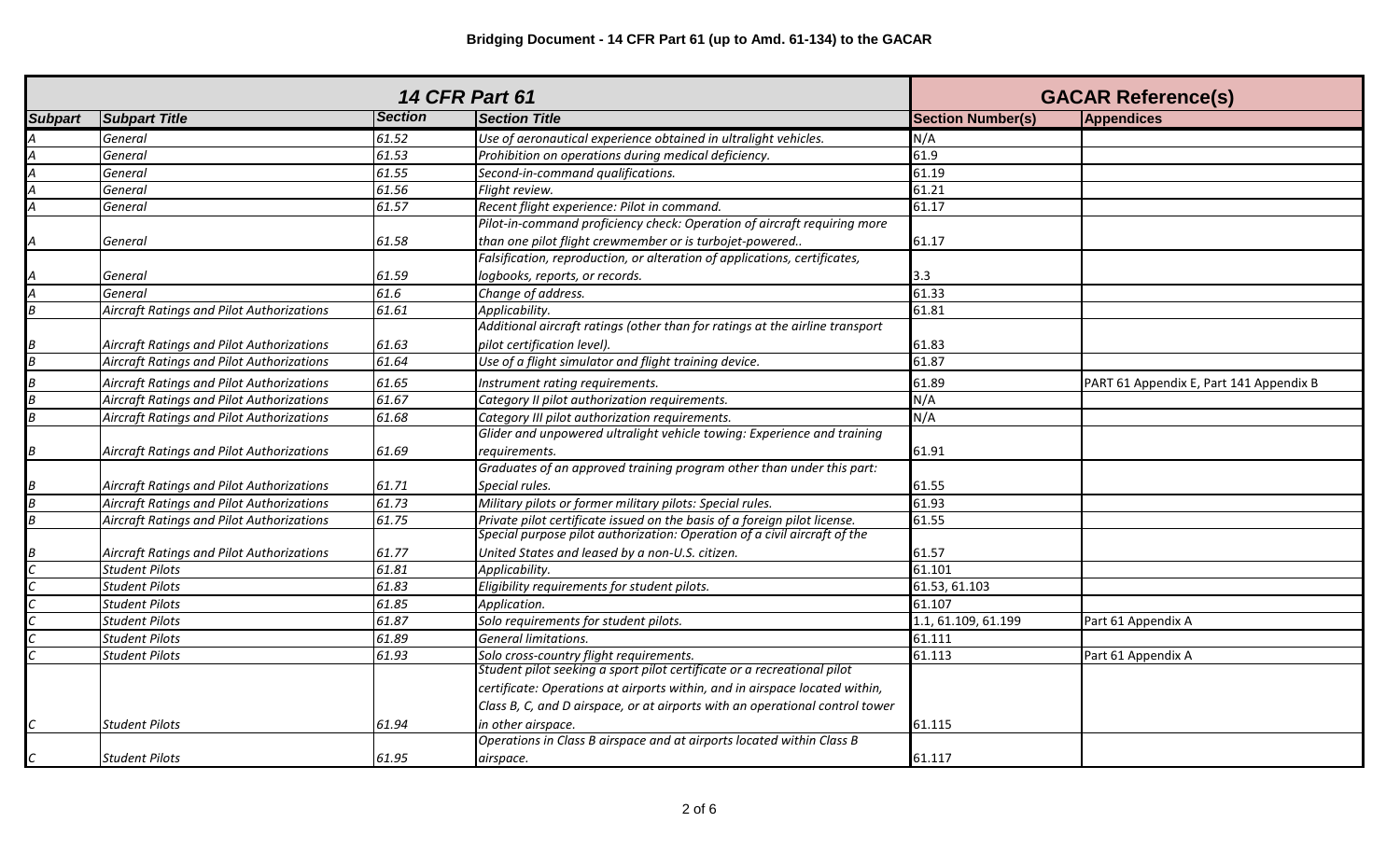| <b>14 CFR Part 61</b> |                                 |                | <b>GACAR Reference(s)</b>                                                  |                          |                                               |
|-----------------------|---------------------------------|----------------|----------------------------------------------------------------------------|--------------------------|-----------------------------------------------|
| <b>Subpart</b>        | <b>Subpart Title</b>            | <b>Section</b> | <b>Section Title</b>                                                       | <b>Section Number(s)</b> | <b>Appendices</b>                             |
| D                     | <b>Recreational Pilots</b>      | 61.96          | Applicability and eligibility requirements: General.                       | N/A                      |                                               |
| D                     | <b>Recreational Pilots</b>      | 61.97          | Aeronautical knowledge.                                                    | N/A                      |                                               |
| D                     | <b>Recreational Pilots</b>      | 61.98          | Flight proficiency.                                                        | N/A                      |                                               |
| D                     | <b>Recreational Pilots</b>      | 61.99          | Aeronautical experience.                                                   | N/A                      |                                               |
|                       | <b>Recreational Pilots</b>      | 61.1           | Pilots based on small islands.                                             | N/A                      |                                               |
|                       | <b>Recreational Pilots</b>      | 61.101         | Recreational pilot privileges and limitations.                             | N/A                      |                                               |
|                       | Private Pilots                  | 61.102         | Applicability.                                                             | 61.131                   |                                               |
|                       | Private Pilots                  | 61.103         | Eligibility requirements: General.                                         | 61.133                   |                                               |
|                       | Private Pilots                  | 61.105         | Aeronautical knowledge.                                                    | 61.133                   | Part 141 Appendix A-III                       |
|                       | Private Pilots                  | 61.107         | Flight proficiency.                                                        | 61.133                   | Part 141 Appendix A-IV                        |
|                       | Private Pilots                  | 61.109         | Aeronautical experience.                                                   | 61.133                   | Part 144 Appendix A, Part 61 Appendix C       |
|                       | Private Pilots                  | 61.11          | Night flying exceptions.                                                   | N/A                      |                                               |
|                       | Private Pilots                  | 61.111         | Cross-country flights: Pilots based on small islands.                      | N/A                      |                                               |
|                       | Private Pilots                  | 61.113         | Private pilot privileges and limitations: Pilot in command.                | 61.135                   |                                               |
|                       | Private Pilots                  | 61.115         | <b>Balloon rating: Limitations.</b>                                        | 61.135                   |                                               |
|                       |                                 |                | Private pilot privileges and limitations: Second in command of aircraft    |                          |                                               |
|                       | <b>Private Pilots</b>           | 61.117         | requiring more than one pilot.                                             | 61.135                   |                                               |
|                       | <b>Commercial Pilots</b>        | 61.121         | Applicability.                                                             | 61.151                   |                                               |
|                       | <b>Commercial Pilots</b>        | 61.123         | Eligibility requirements: General.                                         | 61.153                   |                                               |
|                       | <b>Commercial Pilots</b>        | 61.125         | Aeronautical knowledge.                                                    | 61.153                   | Part 141 Appendix C-III                       |
|                       | <b>Commercial Pilots</b>        | 61.127         | Flight proficiency.                                                        | 61.153                   | Part 141 Appendix C-V                         |
|                       | <b>Commercial Pilots</b>        | 61.129         | Aeronautical experience.                                                   | 61.153                   | Part 141 Appendix C-IV, Part 61 Appendix D    |
|                       | <b>Commercial Pilots</b>        | 61.131         | Exceptions to the night flying requirements.                               | N/A                      |                                               |
|                       | <b>Commercial Pilots</b>        | 61.133         | Commercial pilot privileges and limitations.                               | 61.155                   |                                               |
| G                     | <b>Airline Transport Pilots</b> | 61.151         | Applicability.                                                             | 61.171                   |                                               |
| G                     | <b>Airline Transport Pilots</b> | 61.153         | Eligibility requirements: General.                                         | 61.173                   |                                               |
| G                     | <b>Airline Transport Pilots</b> | 61.155         | Aeronautical knowledge.                                                    | 61.173, 61.175           | Part 141 Appendix D-III                       |
|                       |                                 |                | Training Requirements: Airplane Category - multiengine class rating or     |                          |                                               |
| G                     | <b>Airline Transport Pilots</b> | 61.156         | airplane type rating concurrently with airline transport pilot certificate | 61.25, 61.173, 61.175    | Part 141 Appendix D                           |
| G                     | Airline Transport Pilots        | 61.157         | Flight proficiency.                                                        | 61.27, 61.173            | Part 141 Appendix D-V                         |
| G                     | <b>Airline Transport Pilots</b> | 61.159         | Aeronautical experience: Airplane category rating.                         | 61.173                   | Part 141 Appendix D-IV, Part 141 Appendix D-V |
| G                     | <b>Airline Transport Pilots</b> | 61.160         | Aeronautical experience - airplane category restricted privilege           | N/A                      |                                               |
|                       |                                 |                |                                                                            |                          |                                               |
| G                     | <b>Airline Transport Pilots</b> | 61.161         | Aeronautical experience: Rotorcraft category and helicopter class rating.  | 61.173                   | Part 141 Appendix D-IV, Part 141 Appendix D-V |
| G                     | <b>Airline Transport Pilots</b> | 61.163         | Aeronautical experience: Powered-lift category rating.                     | 61.173                   | Part 141 Appendix D-IV, Part 141 Appendix D-V |
| G                     | <b>Airline Transport Pilots</b> | 61.165         | Additional aircraft category and class ratings.                            | 61.175                   | Part 141 Appendix D-IV, Part 141 Appendix D-V |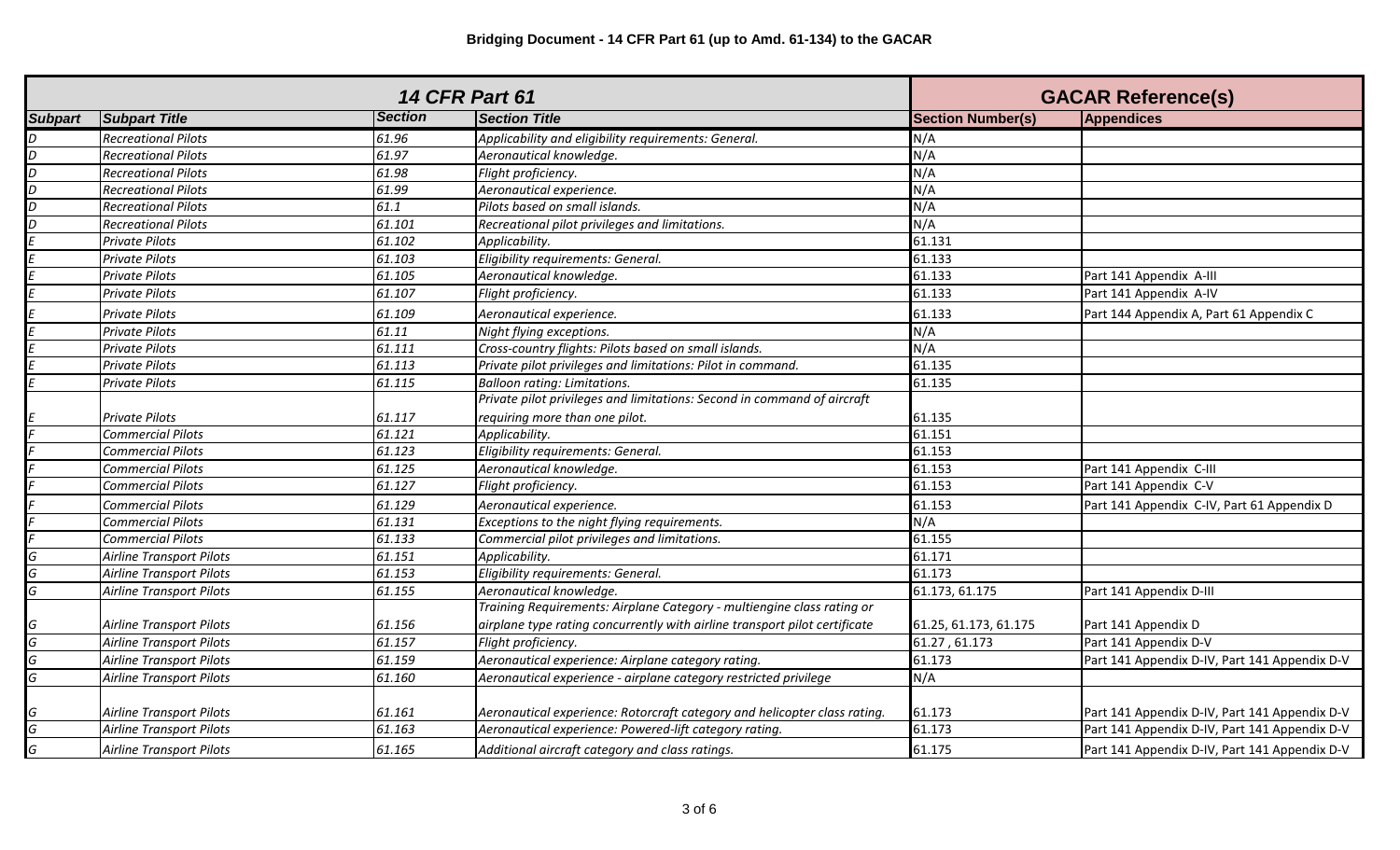| <b>14 CFR Part 61</b> |                                                  |                |                                                                             | <b>GACAR Reference(s)</b> |                         |
|-----------------------|--------------------------------------------------|----------------|-----------------------------------------------------------------------------|---------------------------|-------------------------|
| <b>Subpart</b>        | <b>Subpart Title</b>                             | <b>Section</b> | <b>Section Title</b>                                                        | <b>Section Number(s)</b>  | <b>Appendices</b>       |
| G                     | Airline Transport Pilots                         | 61.167         | Privileges.                                                                 | 61.177                    |                         |
| G                     | <b>Airline Transport Pilots</b>                  | 61.169         | Letters of authorization for institutions of higher education               | N/A                       |                         |
|                       | Flight Instructors Other Than Flight Instructors |                |                                                                             |                           |                         |
| H                     | With a Sport Pilot Rating                        | 61.181         | Applicability.                                                              | 61.191                    |                         |
|                       | Flight Instructors Other Than Flight Instructors |                |                                                                             |                           |                         |
| H                     | With a Sport Pilot Rating                        | 61.183         | Eligibility requirements.                                                   | 61.193                    |                         |
|                       | Flight Instructors Other Than Flight Instructors |                |                                                                             |                           |                         |
| H                     | With a Sport Pilot Rating                        | 61.185         | Aeronautical knowledge.                                                     | 61.193                    | Part 141 Appendix E-III |
|                       | Flight Instructors Other Than Flight Instructors |                |                                                                             |                           |                         |
| H                     | With a Sport Pilot Rating                        | 61.187         | Flight proficiency.                                                         | 61.193                    | Part 141 Appendix E-IV  |
|                       | Flight Instructors Other Than Flight Instructors |                |                                                                             |                           |                         |
| $H_{\rm}$             | With a Sport Pilot Rating                        | 61.189         | Flight instructor records.                                                  | 61.195                    |                         |
|                       | Flight Instructors Other Than Flight Instructors |                |                                                                             |                           |                         |
| H                     | With a Sport Pilot Rating                        | 61.191         | Additional flight instructor ratings.                                       | 61.197                    |                         |
|                       | Flight Instructors Other Than Flight Instructors |                |                                                                             |                           |                         |
| H                     | With a Sport Pilot Rating                        | 61.193         | Flight instructor privileges.                                               | 61.199                    |                         |
|                       | Flight Instructors Other Than Flight Instructors |                |                                                                             |                           |                         |
| H                     | With a Sport Pilot Rating                        | 61.195         | Flight instructor limitations and qualifications.                           | 61.199                    |                         |
|                       | Flight Instructors Other Than Flight Instructors |                |                                                                             |                           |                         |
| H                     | With a Sport Pilot Rating                        | 61.197         | Renewal requirements for flight instructor certification.                   | 61.201                    |                         |
|                       | Flight Instructors Other Than Flight Instructors |                |                                                                             |                           |                         |
| Н                     | With a Sport Pilot Rating                        | 61.199         | Reinstatement requirements of an expired flight instructor certificate.     | 61.203                    |                         |
|                       | Ground Instructors                               | 61.211         | Applicability.                                                              | 61.211                    |                         |
|                       | <b>Ground Instructors</b>                        | 61.213         | Eligibility requirements.                                                   | 61.213                    |                         |
|                       | <b>Ground Instructors</b>                        | 61.215         | Ground instructor privileges.                                               | 61.215                    |                         |
|                       | Ground Instructors                               | 61.217         | Recent experience requirements.                                             | 61.217                    |                         |
|                       | <b>Sport Pilots</b>                              | 61.301         | What is the purpose of this subpart and to whom does it apply?              | 61.231                    |                         |
|                       |                                                  |                | If I want to operate a light-sport aircraft, what operating limits and      |                           |                         |
|                       | <b>Sport Pilots</b>                              | 61.303         | endorsement requirements in this subpart must I comply with?                | N/A                       |                         |
|                       |                                                  |                |                                                                             |                           |                         |
|                       | <b>Sport Pilots</b>                              | 61.305         | What are the age and language requirements for a sport pilot certificate?   | 61.233                    |                         |
|                       | <b>Sport Pilots</b>                              | 61.307         | What tests do I have to take to obtain a sport pilot certificate?           | 61.233                    |                         |
|                       |                                                  |                | What aeronautical knowledge must I have to apply for a sport pilot          |                           |                         |
|                       | <b>Sport Pilots</b>                              | 61.309         | certificate?                                                                | 61.235                    |                         |
|                       |                                                  |                | What flight proficiency requirements must I meet to apply for a sport pilot |                           |                         |
|                       | <b>Sport Pilots</b>                              | 61.311         | certificate?                                                                | 61.237                    |                         |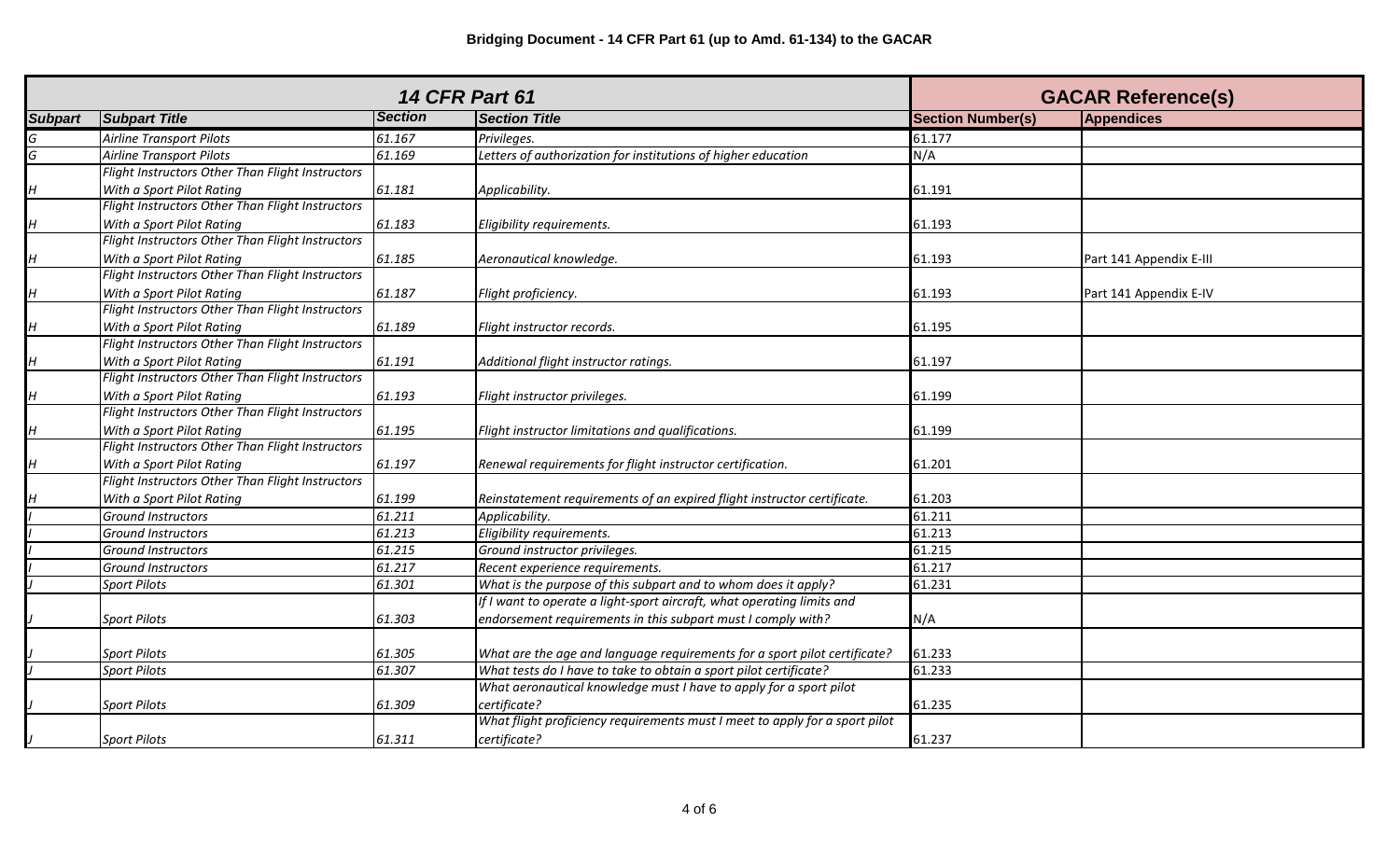| <b>14 CFR Part 61</b>    |                                              |                |                                                                                            | <b>GACAR Reference(s)</b> |            |
|--------------------------|----------------------------------------------|----------------|--------------------------------------------------------------------------------------------|---------------------------|------------|
| <b>Subpart</b>           | <b>Subpart Title</b>                         | <b>Section</b> | <b>Section Title</b>                                                                       | <b>Section Number(s)</b>  | Appendices |
|                          |                                              |                | What aeronautical experience must I have to apply for a sport pilot                        |                           |            |
|                          | <b>Sport Pilots</b>                          | 61.313         | certificate?                                                                               | 61.239                    |            |
|                          | <b>Sport Pilots</b>                          | 61.315         | What are the privileges and limits of my sport pilot certificate?                          | 61.241                    |            |
|                          |                                              |                |                                                                                            |                           |            |
|                          | <b>Sport Pilots</b>                          | 61.317         | Is my sport pilot certificate issued with aircraft category and class ratings?             | N/A                       |            |
|                          |                                              |                | How do I obtain privileges to operate an additional category or class of light-            |                           |            |
|                          | <b>Sport Pilots</b>                          | 61.321         | sport aircraft?                                                                            | 61.243                    |            |
|                          |                                              |                | How do I obtain privileges to operate a light-sport aircraft at an airport                 |                           |            |
|                          |                                              |                | within, or in airspace within, Class B, C, and D airspace, or in other airspace            |                           |            |
|                          | <b>Sport Pilots</b>                          | 61.325         | with an airport having an operational control tower?                                       | 61.245                    |            |
|                          |                                              |                | Are there specific endorsement requirements to operate a light-sport                       |                           |            |
|                          | <b>Sport Pilots</b>                          | 61.327         | aircraft based on VH?                                                                      | 61.247                    |            |
| $\overline{\mathcal{K}}$ | Flight Instructors With a Sport Pilot Rating | 61.401         | What is the purpose of this subpart?                                                       | 61.261                    |            |
|                          |                                              |                | What are the age, language, and pilot certificate requirements for a flight                |                           |            |
|                          | Flight Instructors With a Sport Pilot Rating | 61.403         | instructor certificate with a sport pilot rating?                                          | 61.263                    |            |
|                          |                                              |                | What tests do I have to take to obtain a flight instructor certificate with a              |                           |            |
| K                        | Flight Instructors With a Sport Pilot Rating | 61.405         | sport pilot rating?                                                                        | 61.263                    |            |
|                          |                                              |                | What aeronautical knowledge must I have to apply for a flight instructor                   |                           |            |
|                          | Flight Instructors With a Sport Pilot Rating | 61.407         | certificate with a sport pilot rating?                                                     | 61.265                    |            |
|                          |                                              |                | What flight proficiency requirements must I meet to apply for a flight                     |                           |            |
| K                        | Flight Instructors With a Sport Pilot Rating | 61.409         | instructor certificate with a sport pilot rating?                                          | 61.267                    |            |
|                          |                                              |                | What aeronautical experience must I have to apply for a flight instructor                  |                           |            |
| K                        | Flight Instructors With a Sport Pilot Rating | 61.411         | certificate with a sport pilot rating?                                                     | 61.269                    |            |
|                          |                                              |                | What are the privileges of my flight instructor certificate with a sport pilot             |                           |            |
|                          | Flight Instructors With a Sport Pilot Rating | 61.413         | rating?                                                                                    | 61.275                    |            |
|                          |                                              |                |                                                                                            |                           |            |
| $\boldsymbol{K}$         | Flight Instructors With a Sport Pilot Rating | 61.415         | What are the limits of a flight instructor certificate with a sport pilot rating? $61.275$ |                           |            |
|                          |                                              |                | Will my flight instructor certificate with a sport pilot rating list aircraft              |                           |            |
|                          | Flight Instructors With a Sport Pilot Rating | 61.417         | category and class ratings?                                                                | N/A                       |            |
|                          |                                              |                | How do I obtain privileges to provide training in an additional category or                |                           |            |
|                          | Flight Instructors With a Sport Pilot Rating | 61.419         | class of light-sport aircraft?                                                             | 61.273                    |            |
|                          | Flight Instructors With a Sport Pilot Rating | 61.421         | May I give myself an endorsement?                                                          | 61.275                    |            |
|                          |                                              |                | What must I do if my flight instructor certificate with a sport pilot rating               |                           |            |
|                          | Flight Instructors With a Sport Pilot Rating | 61.423         | expires?                                                                                   | 61.271                    |            |
|                          | Flight Instructors With a Sport Pilot Rating | 61.425         | How do I renew my flight instructor certificate?                                           | 61.277                    |            |
|                          |                                              |                | What must I do if my flight instructor certificate with a sport pilot rating               |                           |            |
| $\boldsymbol{K}$         | Flight Instructors With a Sport Pilot Rating | 61.427         | expires?                                                                                   | 61.279                    |            |